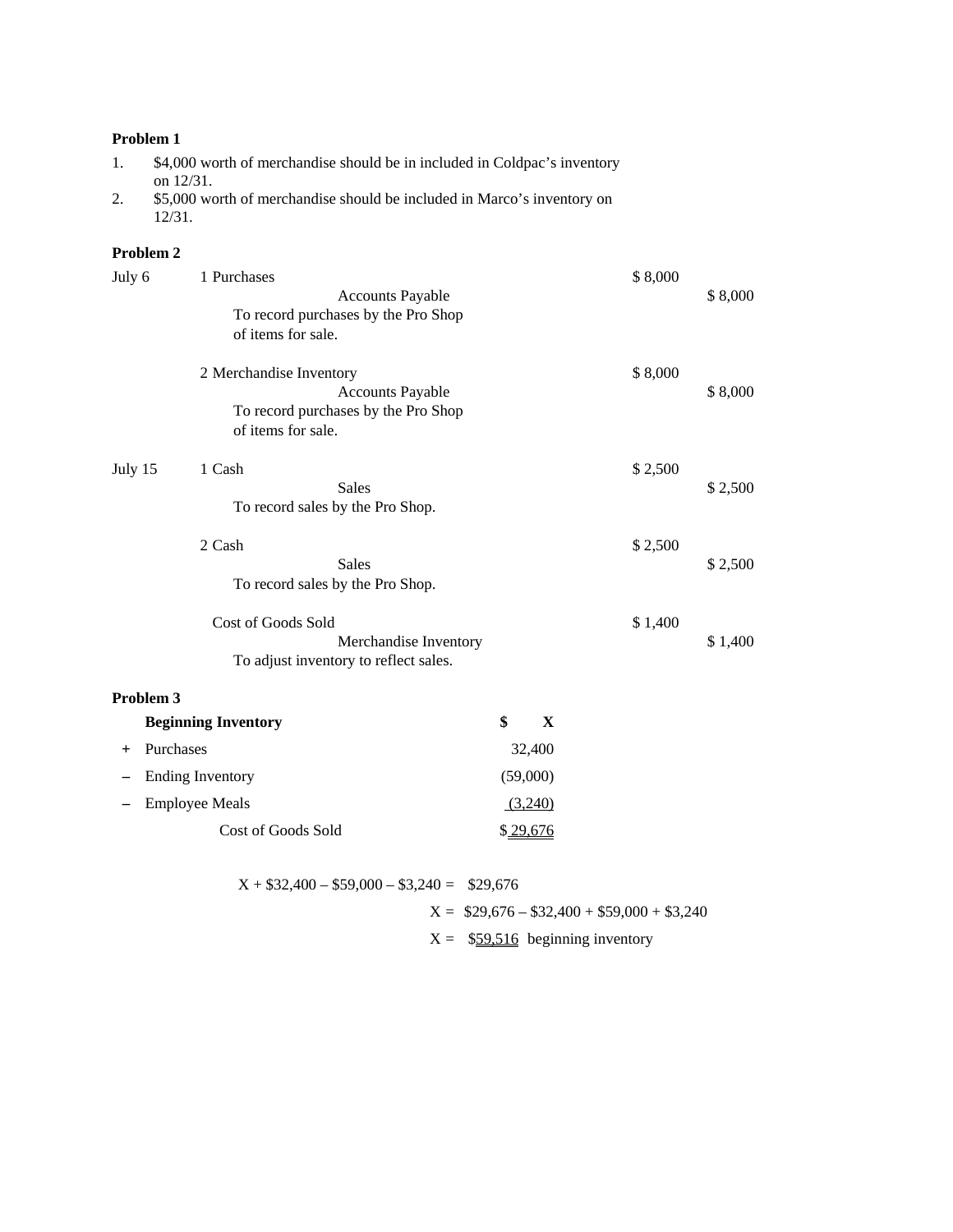- 1. True
- 2. False
- 3. True
- 4. True
- 5. True
- 6. False

#### **Problem 5**

| <b>Beginning Inventory</b>                | 28,300<br>\$. |
|-------------------------------------------|---------------|
| Purchases                                 | 16,200        |
| Cost of Food Available for Sale           | 44,500<br>S.  |
| <b>Ending Inventory</b>                   | (29,500)      |
| Cost of Food Used                         | 15,000<br>\$. |
| Employee Meals-Rooms Department           | (300)         |
| Employee Meals—Food & Beverage Department | (500)         |
| Cost of Food Sold                         | 14,200        |

#### **Problem 6**

|     | Beginning Inventory, April 1                | \$15,240.00  |
|-----|---------------------------------------------|--------------|
| $+$ | <b>Purchases</b>                            | 60,500.00    |
|     | $=$ Cost of Goods Available for Sale        | \$ 75,740.00 |
|     | Sales $\times$ Cost of Goods Sold % (1–.48) | (55,650.40)  |
|     | $=$ Estimated ending inventory, April       | \$ 20,089.60 |

#### **Problem 7**

1. Cost of goods sold is understated by \$10,000. Net income is overstated by \$10,000.

2. Cost of goods sold is understated by \$25,000. Net income is overstated by \$25,000.<br>3. Cost of goods sold is overstated by \$40,000. Net income is understated by \$40,000.

3. Cost of goods sold is overstated by \$40,000. Net income is understated by \$40,000.<br>4. Cost of goods sold is correct. Net income is correct.

Cost of goods sold is correct. Net income is correct.

### **Problem 8**

| <b>FIFO</b> | $35 \times $6.85 = $239.75$ |          |
|-------------|-----------------------------|----------|
|             | $5 \times $6.75 =$          | \$33.75  |
|             |                             | \$273.50 |
| <b>LIFO</b> | $30 \times $6.00 = $180.00$ |          |
|             | $10 \times $6.50 =$         | \$65.00  |
|             |                             | \$245.00 |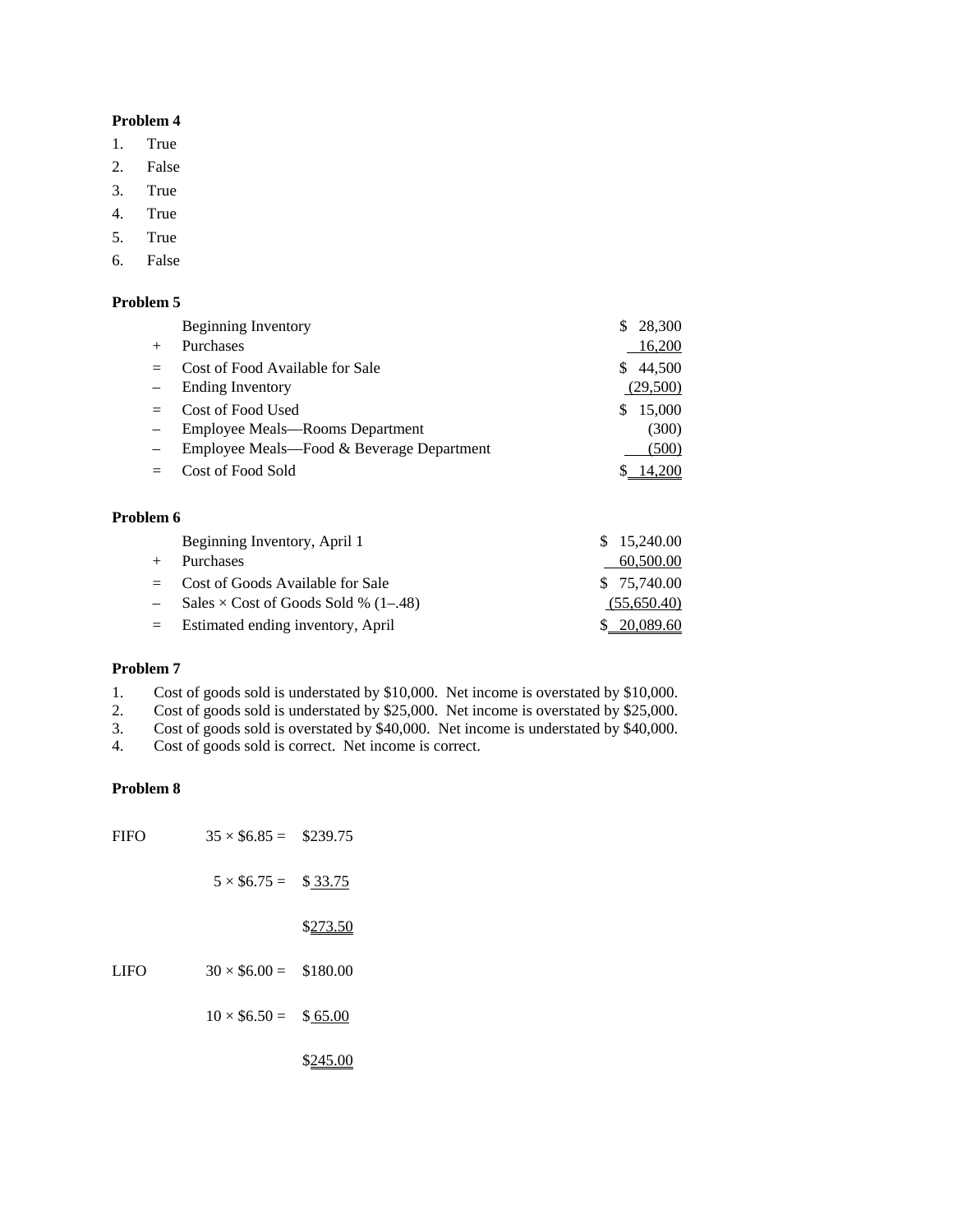| a. | Purchase:                                            |         |         |
|----|------------------------------------------------------|---------|---------|
|    | Apr. 5 Purchases                                     | \$5,800 |         |
|    | <b>Accounts Payable</b>                              |         | \$5,800 |
|    | To record a purchase of 20 golf club sets.           |         |         |
|    | Sale:                                                |         |         |
|    | Apr. 5 Cash                                          | \$9,900 |         |
|    | Sales                                                |         | \$9,900 |
|    | To record sale of 20 golf club sets at \$495 apiece. |         |         |
| b. | Purchase:                                            |         |         |
|    | Apr. 5 Merchandise Inventory                         | \$5,800 |         |
|    | <b>Accounts Payable</b>                              |         | \$5,800 |
|    | To record a purchase of 20 golf club sets.           |         |         |
|    | Sale:                                                |         |         |
|    | Apr. 5 Cash                                          | \$9,900 |         |
|    | <b>Sales</b>                                         |         | \$9,900 |
|    | To record sale of 20 golf club sets at \$495 apiece. |         |         |
|    | Apr. 5 Cost of Goods Sold                            | \$5,800 |         |
|    | Merchandise Inventory                                |         | \$5,800 |
|    | To adjust inventory to reflect the sale.             |         |         |

# **Problem 10**

|                                    |           | <b>Effect on:</b>    |                         |
|------------------------------------|-----------|----------------------|-------------------------|
| Error                              | Amount    | Cost of Goods Sold   | Net Income <sup>*</sup> |
| 1. Ending Inventory Understated    | \$50,000  | Overstated \$50,000  | Understated \$50,000    |
| 2. Beginning Inventory Overstated  | \$20,000  | Overstated \$20,000  | Understated \$20,000    |
| 3. Ending Inventory Overstated     | \$ 30,000 | Understated \$30,000 | Overstated \$30,000     |
| 4. Beginning Inventory Understated | \$12,000  | Understated \$12,000 | Overstated \$12,000     |

\*Ignores effect of income taxes

# **Problem 11**

Weighted Average

|             | $$10,048 \div 157 = $$ 64              |         |  |  |
|-------------|----------------------------------------|---------|--|--|
|             | $$64 \times 25 \text{ cases} = $1,600$ |         |  |  |
| <b>LIFO</b> |                                        |         |  |  |
|             | 20 cases $\omega$ \$60 =               | \$1,200 |  |  |
|             | 5 cases $\omega$ \$61 =                | \$ 305  |  |  |
|             |                                        | \$1,505 |  |  |
| <b>FIFO</b> |                                        |         |  |  |
|             | 20 cases $\omega$ \$68 =               | \$1,360 |  |  |
|             | 5 cases $\omega$ \$67 =                | \$ 335  |  |  |
|             |                                        | \$1,695 |  |  |
|             |                                        |         |  |  |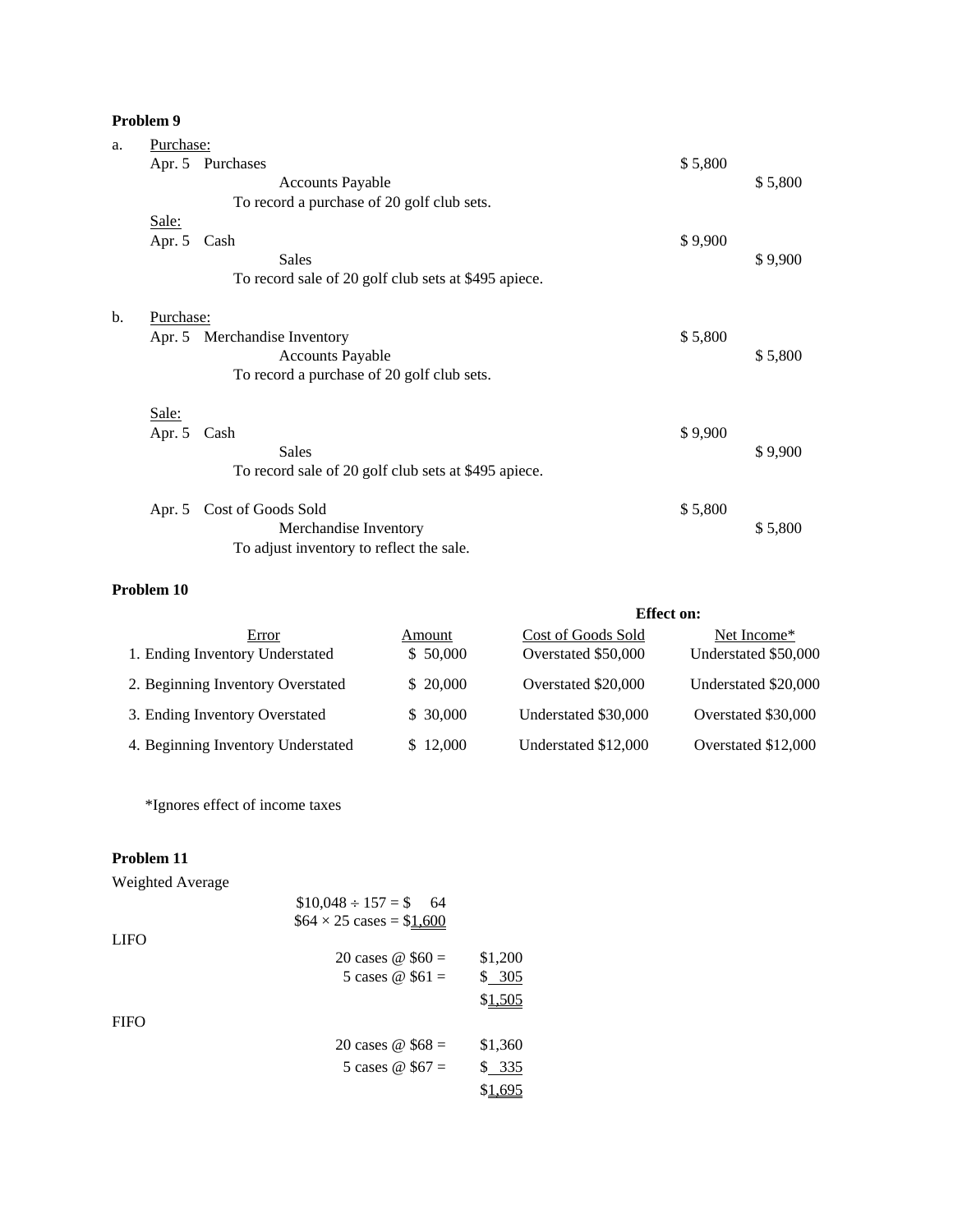|    | Problem 12   |                                                                                    |               |
|----|--------------|------------------------------------------------------------------------------------|---------------|
| 1. | <b>Sales</b> |                                                                                    | \$28,215      |
|    |              | 1,250<br>Beginning Inventory<br>\$                                                 |               |
|    |              | Purchases<br>22,980<br>$^{+}$                                                      |               |
|    |              | \$24,230<br>Cost of Goods Available<br>$=$                                         |               |
|    |              | <b>Ending Inventory</b><br>8,620                                                   |               |
|    |              | Cost of Goods Sold                                                                 | <u>15,610</u> |
|    | $=$          | <b>Gross Profit</b>                                                                | \$12,605      |
|    |              | Ending inventory: $(8 \times $3000) + (18 \times $290) + (4 \times $250) = $8,620$ |               |
| 2. | <b>Sales</b> |                                                                                    | \$28,215      |
|    |              | \$<br><b>Beginning Inventory</b><br>1,250                                          |               |
|    |              | Purchases<br>22,980<br>$^{+}$                                                      |               |
|    |              | \$24,230<br>Cost of Goods Available<br>$=$                                         |               |
|    |              | <b>Ending Inventory</b><br>8,355                                                   |               |
|    |              | Cost of Goods Sold                                                                 | <u>15,875</u> |
|    | $=$          | <b>Gross Profit</b>                                                                | \$12,340      |
|    |              | Ending inventory: 30 sets $\times$ (\$24,230 / 87 sets) = \$8,355                  |               |
|    | Problem 13   |                                                                                    |               |
| 1. | <b>Sales</b> |                                                                                    | \$28,215      |

| Sales |                                |          | \$28,215 |
|-------|--------------------------------|----------|----------|
|       | Beginning Inventory            | 1,250    |          |
|       | Purchases                      | 22,980   |          |
|       | Cost of Goods Available<br>$=$ | \$24,230 |          |
|       | <b>Ending Inventory</b>        | 8,800    |          |
|       | Cost of Goods Sold             |          | 15,430   |
|       | <b>Gross Profit</b>            |          |          |

Ending inventory:  $(10 \times $300) + (20 \times $290) = $8,800$ 

| 2. | <b>Sales</b> |                                                | \$28,215 |
|----|--------------|------------------------------------------------|----------|
|    |              | Beginning Inventory<br>1,250                   |          |
|    |              | 22,980<br>Purchases                            |          |
|    |              | \$24,230<br>Cost of Goods Available<br>$=$ $-$ |          |
|    |              | 7.940<br><b>Ending Inventory</b><br>$-$        |          |
|    |              | Cost of Goods Sold                             | 16.290   |
|    |              | Gross Profit                                   |          |

Ending inventory:  $(5 \times $250) + (12 \times $265) + (13 \times $270) = $7,940$